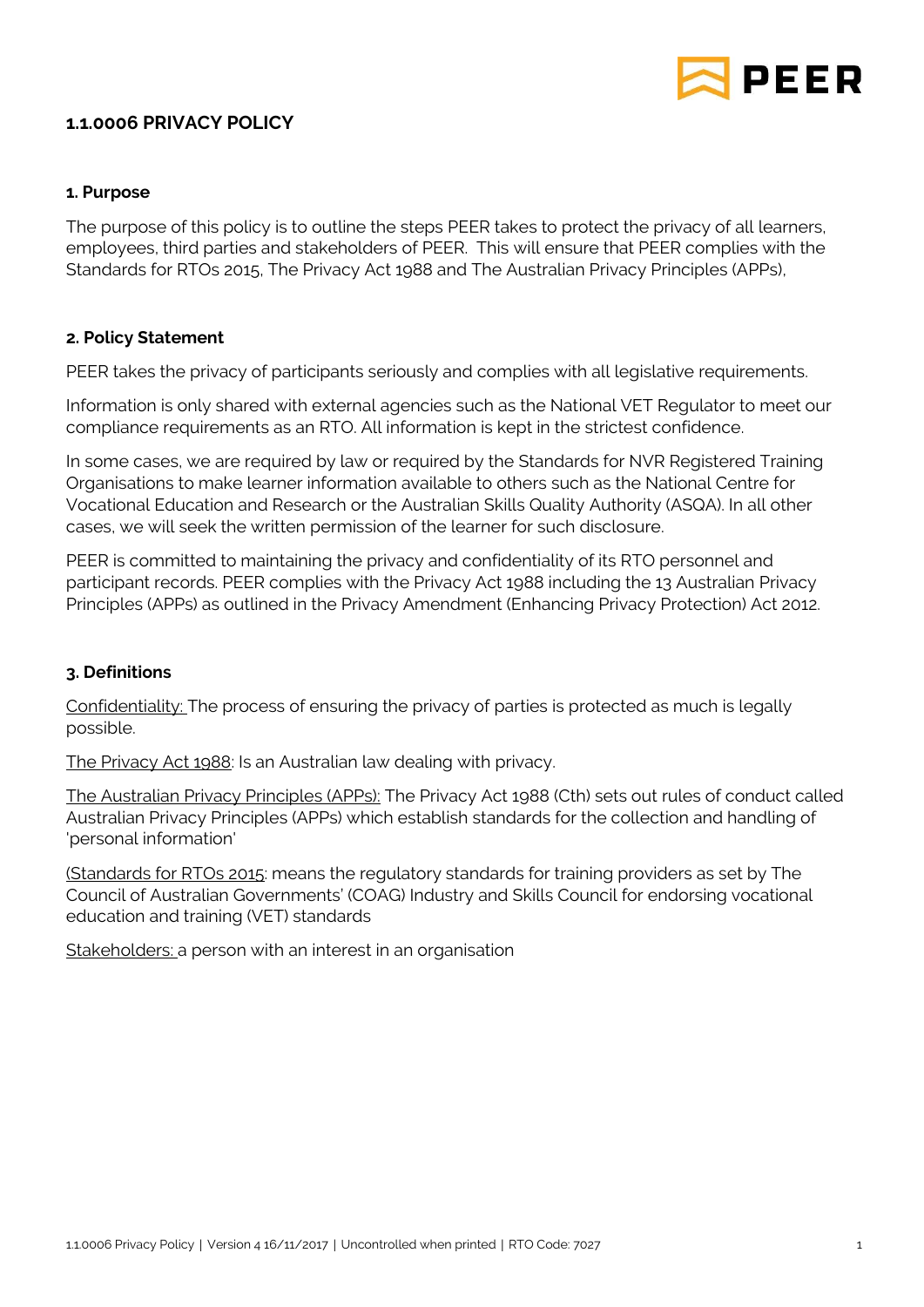

# **4. Policy Principles**

## **Australian Privacy Principle 1 – Open and transparent management of personal information**

### *Purposes for information collection, retention, use and disclosure*

PEER retains a record of personal information about all individuals with whom we undertake any form of business activity. PEER must collect, hold, use and disclose information from our clients and stakeholders for a range of purposes, including but not limited to:

- Providing services to clients;
- Managing employee, auspicing arrangements and contractor teams;
- Promoting products and services;
- Conducting internal business functions and activities; and
- Requirements of stakeholders

As a registered training organisation, regulated by the Australian Skills Quality Authority, PEER is required to collect, hold, use and disclose a wide range of personal and sensitive information on participants in nationally recognised training programs. This information requirement is outlined in the National Vocational Education and Training Regulator Act 2011 and associated legislative instruments. In particular, the legislative instruments:

- Standards for NVR Registered Training Organisations 2012; and
- Data Provision Requirements 2012.
- Student Identifiers Act 2014

It is noted that PEER is also bound by various State Government Acts requiring similar information collection, use and disclosure (particularly Vocational Education & Training Act(s) and Traineeship & Apprenticeships Act(s) relevant to state jurisdictions of PEER operations).

It is further noted that, aligned with these legislative requirements, PEER delivers services through a range of Commonwealth and State Government funding contract agreement arrangements, which also include various information collection and disclosure requirements.

Individuals are advised that due to these legal requirements, PEER discloses information held on individuals for valid purposes to a range of entities including:

- Governments (Commonwealth, State or Local);
- Australian Apprenticeships Centres;
- Employers (and their representatives), Job Network Providers, Schools and Guardians.

### *Kinds of personal information collected and held*

The following types of personal information are generally collected, depending on the need for service delivery:

- Contact details:
- Employment details;
- Educational background;
- Demographic Information;
- Course progress and achievement information; and
- Financial billing information.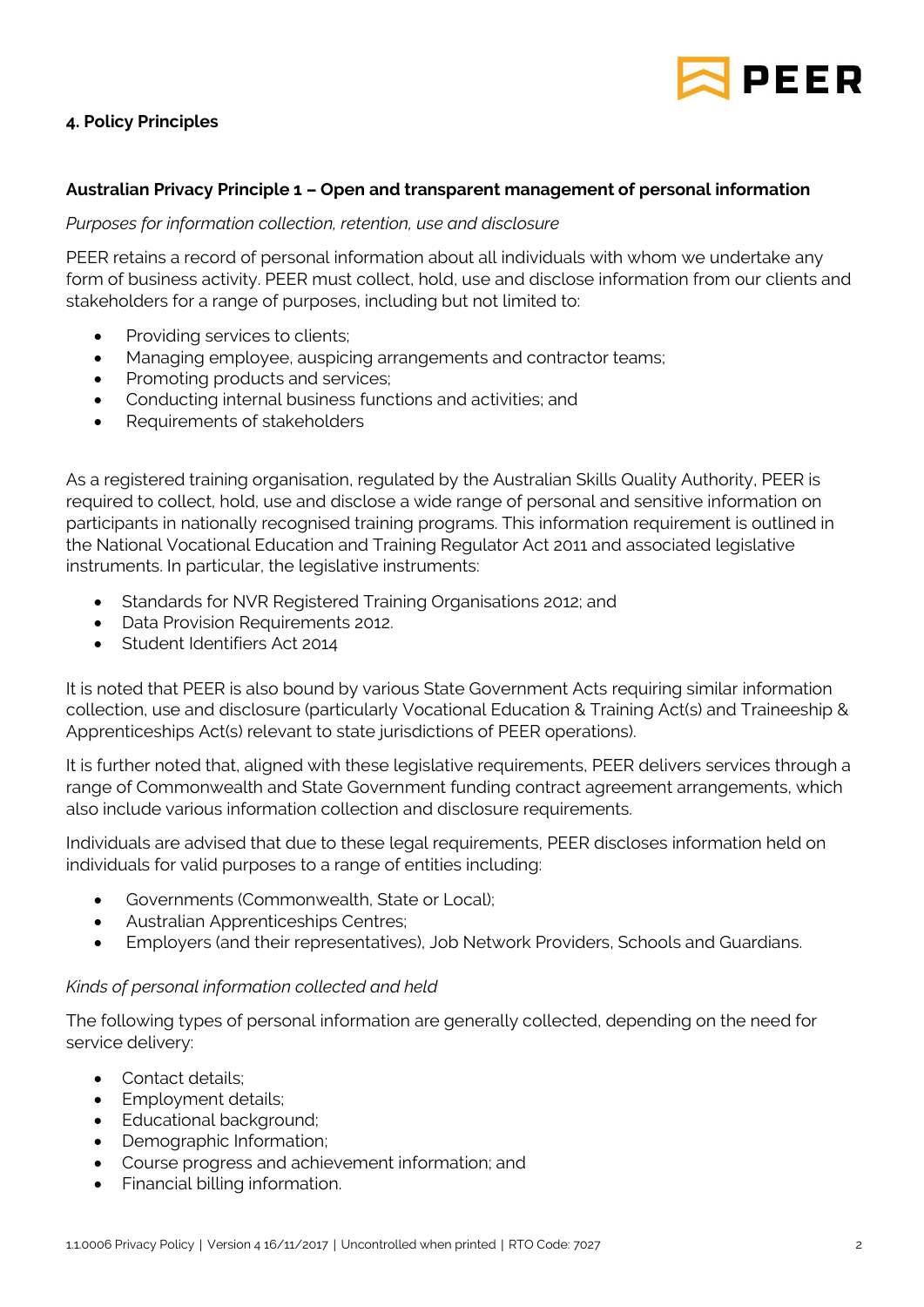

The following types of sensitive information may also be collected and held:

- Identity details;
- **Employee details & HR information;**
- Complaint or issue information:
- Disability status & other individual needs;
- Indigenous status; and
- Background checks (such as National Criminal Checks or Working with Children checks).

## *How personal information is collected*

PEER's usual approach to collecting personal information is to collect any required information directly from the individuals concerned. This may include the use of forms (such as registration forms or enrolment forms) and the use of web based systems (such as online enquiry forms).

PEER does receive solicited and unsolicited information from third party sources in undertaking service delivery activities. This may include information from such entities as:

- Governments (Commonwealth, State or Local);
- Australian Apprenticeships Centres;
- Employers (and their representatives), Job Network Providers, Schools and Guardians.

## *How personal information is held*

PEER's usual approach to holding personal information includes robust storage and security measures at all times. Information on collection is:

- Stored in secure, password protected systems, such as financial system, learning management
- system and student management system;
- Hard copies are stored in locked filing cabinets and archive facilities; and
- Monitored for appropriate authorised use at all times.

### *Retention and Destruction of Information*

PEER adheres to our Records Management Policy. Specifically, for our RTO records, in the event of our organisation ceasing to operate the required personal information on record for individuals undertaking nationally recognised training with us would be transferred to the Australian Skills Quality Authority, as required by law.

# *Accessing and seeking correction of personal information*

PEER confirms all individuals have a right to request access to their personal information held and to request its correction at any time. In order to request access to personal records, individuals are to make contact with [reception@peer.com.au](mailto:reception@peer.com.au)

A number of third parties, other than the individual, may request access to an individual's personal information. Such third parties may include employers, parents or guardians, schools, Australian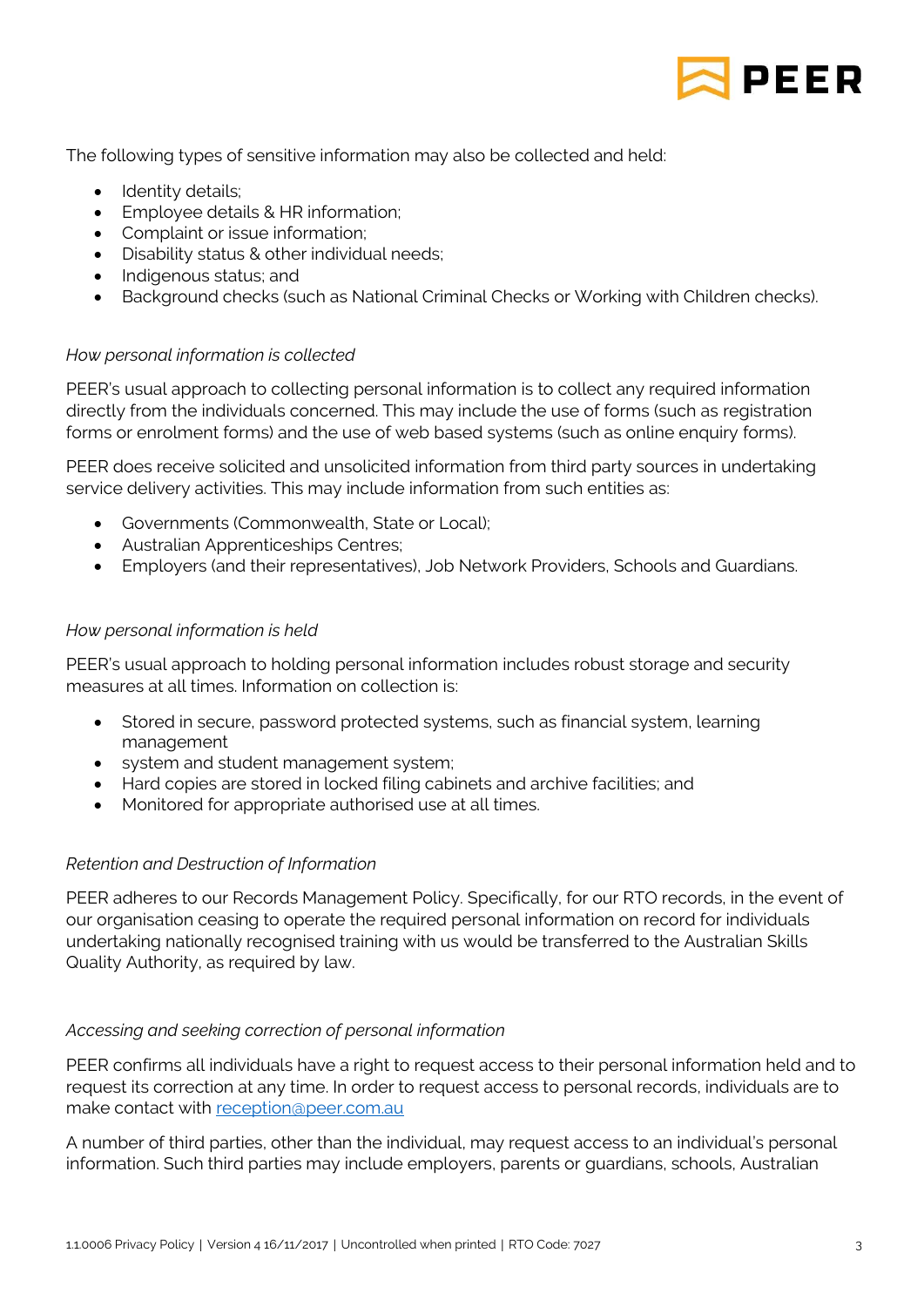

Apprenticeships Centres, Governments (Commonwealth, State or Local) and various other stakeholders.

In all cases where access is requested, PEER will ensure that:

- Parties requesting access to personal information are robustly identified and vetted;
- Where legally possible, the individual to whom the information relates will be contacted to
- confirm consent (if consent not previously provided for the matter); and
- Only appropriately authorised parties, for valid purposes, will be provided access to the
- **•** information.

### *Complaints about a breach of the APPs*

If an individual feels that PEER may have breached one of the APPs please make contact with [reception@peer.com.au](mailto:reception@peer.com.au)

#### *Making our Privacy Policy available*

PEER ensures our Privacy Policy is made publically available and as such is accessible on our website [www.peer.com.au](http://www.peer.com.au/)

#### *Review and Update of this Privacy Policy*

PEER reviews this Privacy Policy:

- On an ongoing basis, as suggestions or issues are raised and addressed, or as government required changes are identified;
- Through our internal audit processes
- Through our yearly policy and procedure review
- As a component of each and every complaint investigation process where the compliant is related to a privacy matter.

Where this policy is updated, changes to the policy are widely communicated to stakeholders through internal personnel communications, meetings, training and documentation, and externally through publishing of the policy PEER's website.

#### **Australian Privacy Principle 2 – Anonymity and pseudonymity**

PEER provides individuals with the option of not identifying themselves, or of using a pseudonym, when dealing with us in relation to a particular matter, whenever practical.

Individuals may deal with us by using a name, term or descriptor that is different to the individual's actual name wherever possible.

PEER only stores and links pseudonyms to individual personal information in cases where this is required for service delivery (such training) or once the individual's consent has been received.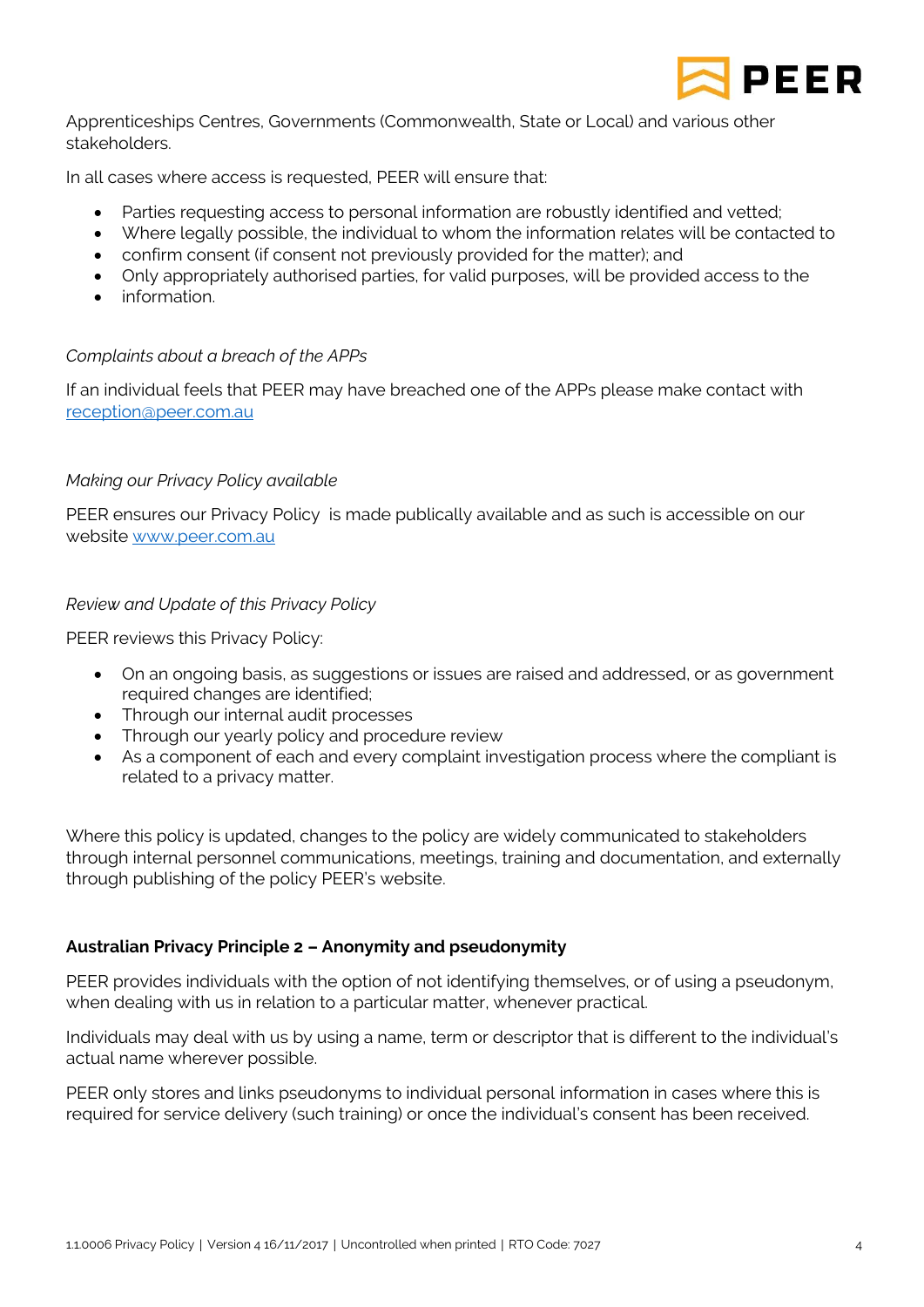

## *Requiring identification*

PEER must require and confirm identification, however in service delivery to individuals for nationally recognised course programs we are authorised by Australian law to deal only with individuals who have appropriately identified themselves.

That is, it is a Condition of Registration for all RTOs under the National Vocational Education and Training Regulator Act 2011 that we identify individuals and their specific individual needs on commencement of service delivery, and collect and disclose Australian Vocational Education and Training Management of Information Statistical Standard (AVETMISS) data on all individuals enrolled in nationally recognised training programs.

Other legal requirements, as noted earlier in this policy, also require considerable identification arrangements.

There are also other occasions within our service delivery where an individual may not have the option of dealing anonymously or by pseudonym, as identification is practically required for us to effectively support an individual's request or need.

# **Australian Privacy Principle 3 — Collection of solicited personal information**

PEER only collects personal information that is reasonably necessary for our business activities. We only collect sensitive information in cases where the individual consents to the sensitive information being collected, except in cases where we are required to collect this information by law, such as outlined earlier in this policy.

### **Australian Privacy Principle 4 – Dealing with unsolicited personal information**

PEER may from time to time receive unsolicited personal information. Where this occurs we promptly review the information to decide whether or not we could have collected the information for the purpose of our business activities. Where this is the case, we may hold, use and disclose the information appropriately as per the practices outlined in this policy.

Where we could not have collected this information (by law or for a valid business purpose) we immediately destroy or de-identify the information (unless it would be unlawful to do so).

### **Australian Privacy Principle 5 – Notification of the collection of personal information**

Whenever PEER collects personal information about an individual, we take reasonable steps to notify the individual of the details of the information collection or otherwise ensure the individual is aware of those matters. This notification occurs at or before the time of collection, or as soon as practicable afterwards.

Our notifications to individuals on data collection include:

- PEER's identity and contact details, including the position title, telephone number and email address of a contact who handles enquiries and requests relating to privacy matters;
- The facts and circumstances of collection such as the date, time, place and method of collection, and whether the information was collected from a third party, including the name of that party;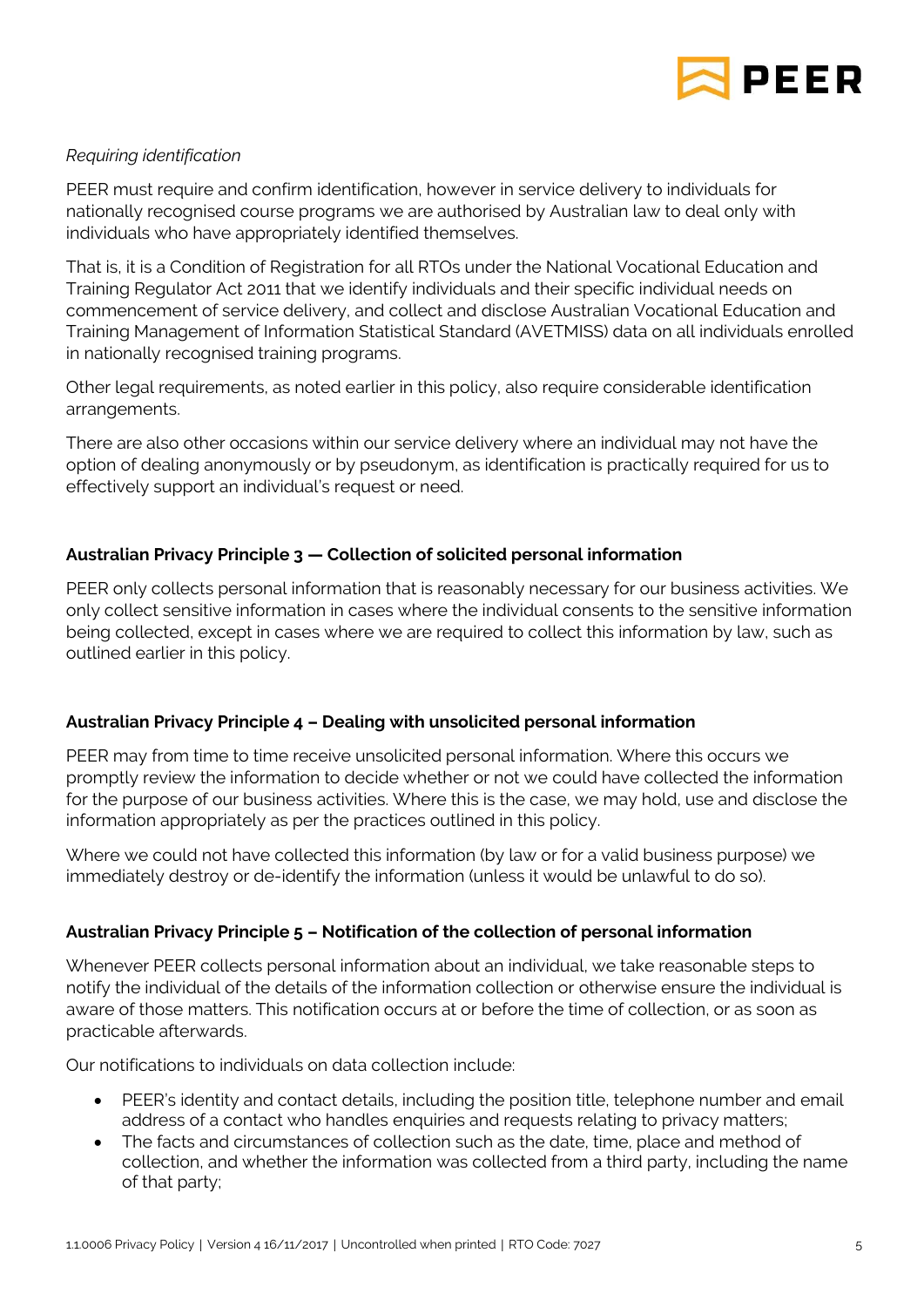

- If the collection is required or authorised by law, including the name of the Australian law or
- other legal agreement requiring the collection;
- The purpose of collection, including any primary and secondary purposes;
- The consequences for the individual if all or some personal information is not collected; and
- Other organisations or persons to which the information is usually disclosed, including naming those parties

Where possible, we ensure that the individual confirms their understanding of these details, such as through signed declarations or in person through questioning.

## **Australian Privacy Principle 6 – Use or disclosure of personal information**

PEER only uses or discloses personal information it holds about an individual for the particular primary purposes for which the information was collected, or secondary purposes in cases where:

- An individual consented to a secondary use or disclosure (such as the learner consent form);
- An individual would reasonably expect the secondary use or disclosure, and that is directly related to the primary purpose of collection; or
- Using or disclosing the information is required or authorised by law.

### *Requirement to make a written note of use or disclosure for this secondary purpose*

If PEER uses or discloses personal information in accordance with an 'enforcement related activity' we will make a written note of the use or disclosure, including the following details:

- The date of the use or disclosure:
- Details of the personal information that was used or disclosed;
- The enforcement body conducting the enforcement related activity;
- If the organisation used the information, how the information was used by the organisation;
- The basis for our reasonable belief that we were required to disclose the information.

### **Australian Privacy Principle 7 – Direct marketing**

PEER does not use or disclose the personal information that it holds about an individual for the purpose of direct marketing, unless:

- The personal information has been collected directly from an individual, and the individual would reasonably expect their personal information to be used for the purpose of direct
- marketing; or
- The personal information has been collected from a third party, or from the individual directly, but the individual does not have a reasonable expectation that their personal information will be used for the purpose of direct marketing; and
- We provide a simple method for the individual to request not to receive direct marketing communications (also known as 'opting out').

An individual may also request us at any stage not to use or disclose their personal information for the purpose of direct marketing, or to facilitate direct marketing by other organisations. We comply with any request by an individual promptly and undertake any required actions for free.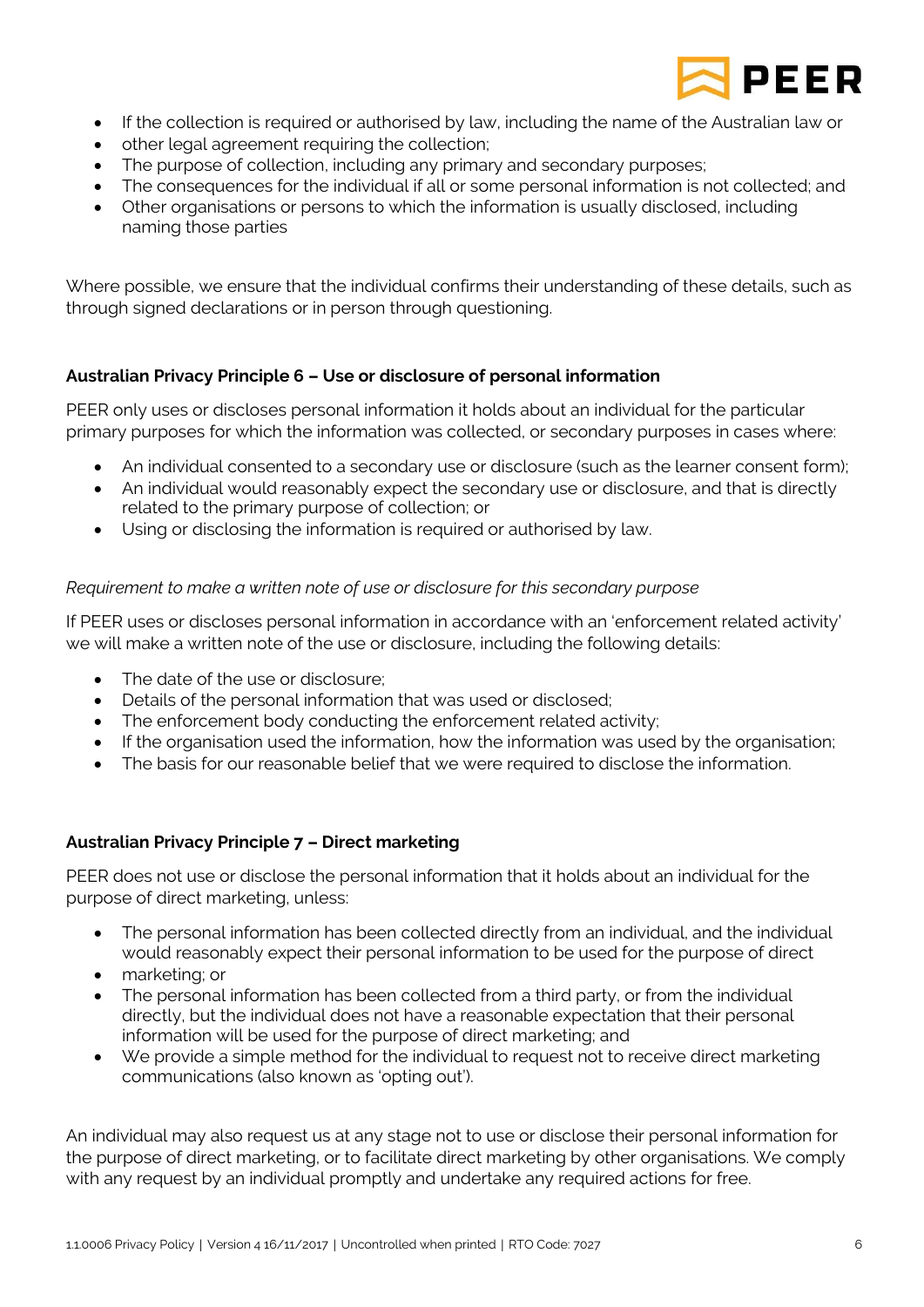

We also, on request, notify an individual of our source of their personal information used or disclosed for the purpose of direct marketing unless it is unreasonable or impracticable to do so.

## **Australian Privacy Principle 8 – Cross-border disclosure of personal information**

Before PEER discloses personal information about an individual to any overseas recipient, we undertake take reasonable steps to ensure that the recipient does not breach any privacy matters in relation to that information.

## **Australian Privacy Principle 9 – Adoption, use or disclosure of government related identifiers**

PEER does not adopt, use or disclose a government related identifier related to an individual

except:

- In situations required by Australian law or other legal requirements;
- Where reasonably necessary to verify the identity of the individual;
- Where reasonably necessary to fulfil obligations to an agency or a State or Territory authority;
- Where required under the Standards for NVR Registered Training Organisations 2012; Data Provision Requirements 2012: and Student Identifiers Act 2014; or
- As prescribed by regulations

## **Australian Privacy Principle 10 – Quality of personal information**

PEER takes reasonable steps to ensure that the personal information it collects is accurate, up-todate and complete. We also take reasonable steps to ensure that the personal information we use or disclose is, having regard to the purpose of the use or disclosure, accurate, up-to-date, complete and relevant. This is particularly important where:

- When we initially collect the personal information; and
- When we use or disclose personal information.

Quality measures in place supporting these requirements include:

- Internal practices, procedures and systems to audit, monitor, identify and correct poor quality personal information (including training staff in these practices, procedures and systems);
- Protocols that ensure personal information is collected and recorded in a consistent format, from a primary information source when possible;
- Ensuring updated or new personal information is promptly added to relevant existing records;
- Reminding individuals to update their personal information at critical service delivery points (such as completion) when we engage with the individual;
- Contacting individuals to verify the quality of personal information where appropriate when it is about to used or disclosed, particularly if there has been a lengthy period since collection;
- Requesting individuals enrolled in nationally recognised qualifications complete an updated enrolment form each year; and
- Checking that a third party, from whom personal information is collected, has implemented appropriate data quality practices, procedures and systems.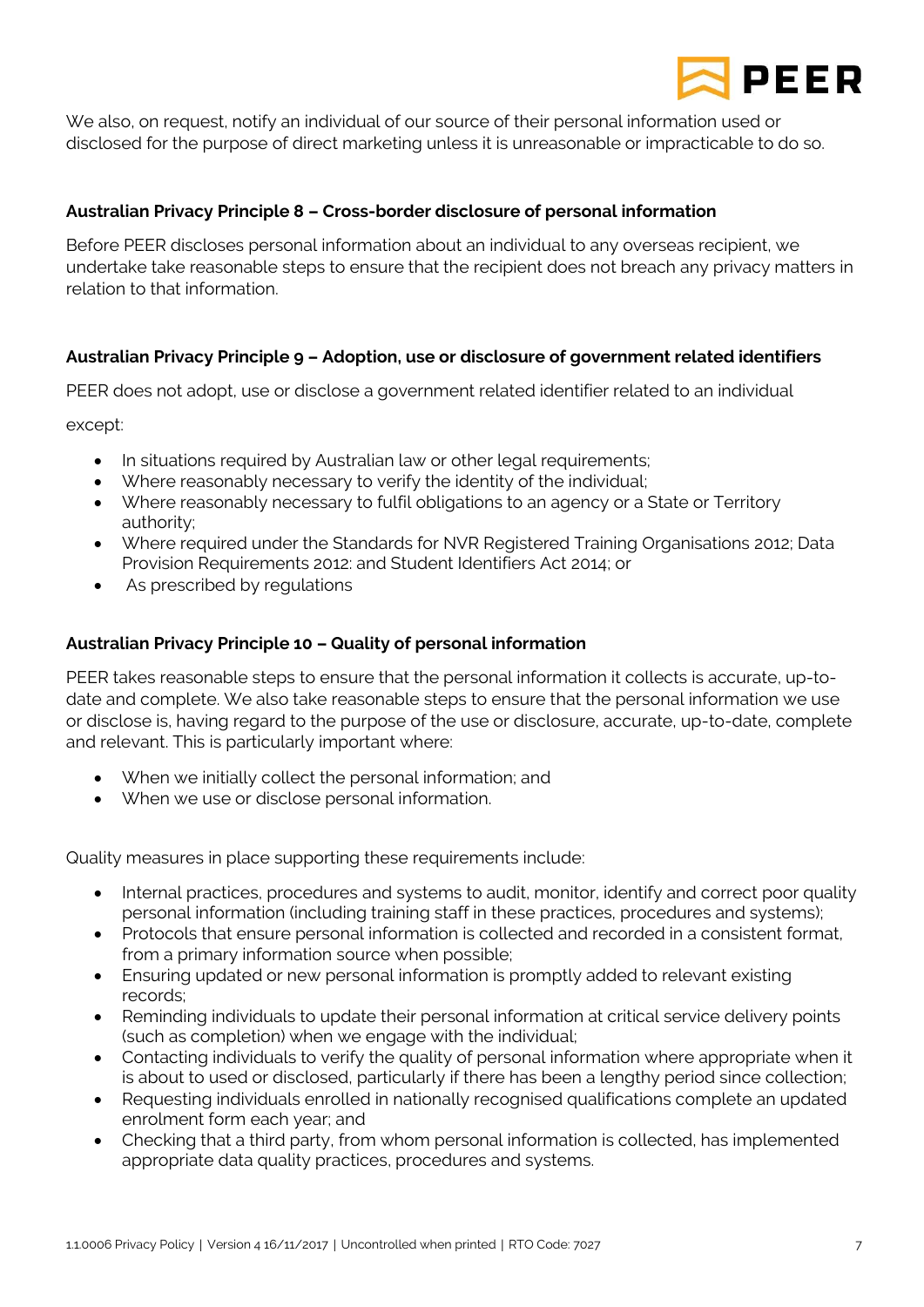

# **Australian Privacy Principle 11 — Security of personal information**

PEER takes active measures to consider whether we are able to retain personal information we hold, and also to ensure the security of personal information we hold. This includes reasonable steps to protect the information from misuse, interference and loss, as well as unauthorised access, modification or disclosure.

We destroy or de-identify personal information held once the information is no longer needed for any purpose for which the information may be legally used or disclosed. Refer to Records Management Policy.

Access to PEER offices and work areas is limited to our personnel only - visitors to our premises must be authorised by relevant personnel and are accompanied at all times. With regard to any information in a paper based form, we maintain storage of records in an appropriately secure place to which only authorised individuals have access.

Regular staff training is conducted with PEER personnel on privacy issues, and how the APPs apply to our practices, procedures and systems.

### **Australian Privacy Principle 12 — Access to personal information**

Where PEER holds personal information about an individual, we provide that individual access to the information on their request. In processing requests, we:

- Ensure through confirmation of identity that the request is made by the individual concerned, or by another person who is authorised to make a request on their behalf;
- Respond to a request for access:

- Within 14 calendar days, when notifying our refusal to give access, including providing reasons for refusal in writing, and the complaint mechanisms available to the individual;

Or

- Within 30 calendar days, by giving access to the personal information that is requested in the manner in which it was requested.

• Provide information access free of charge.

# **Australian Privacy Principle 13 – Correction of personal information**

PEER takes reasonable steps to correct personal information we hold, to ensure it is accurate, up-todate, complete, relevant and not misleading, having regard to the purpose for which it is held.

### *Individual Requests*

On an individual's request, we:

- Correct personal information held; and
- Notify any third parties of corrections made to personal information, if this information was previously provided to these parties.